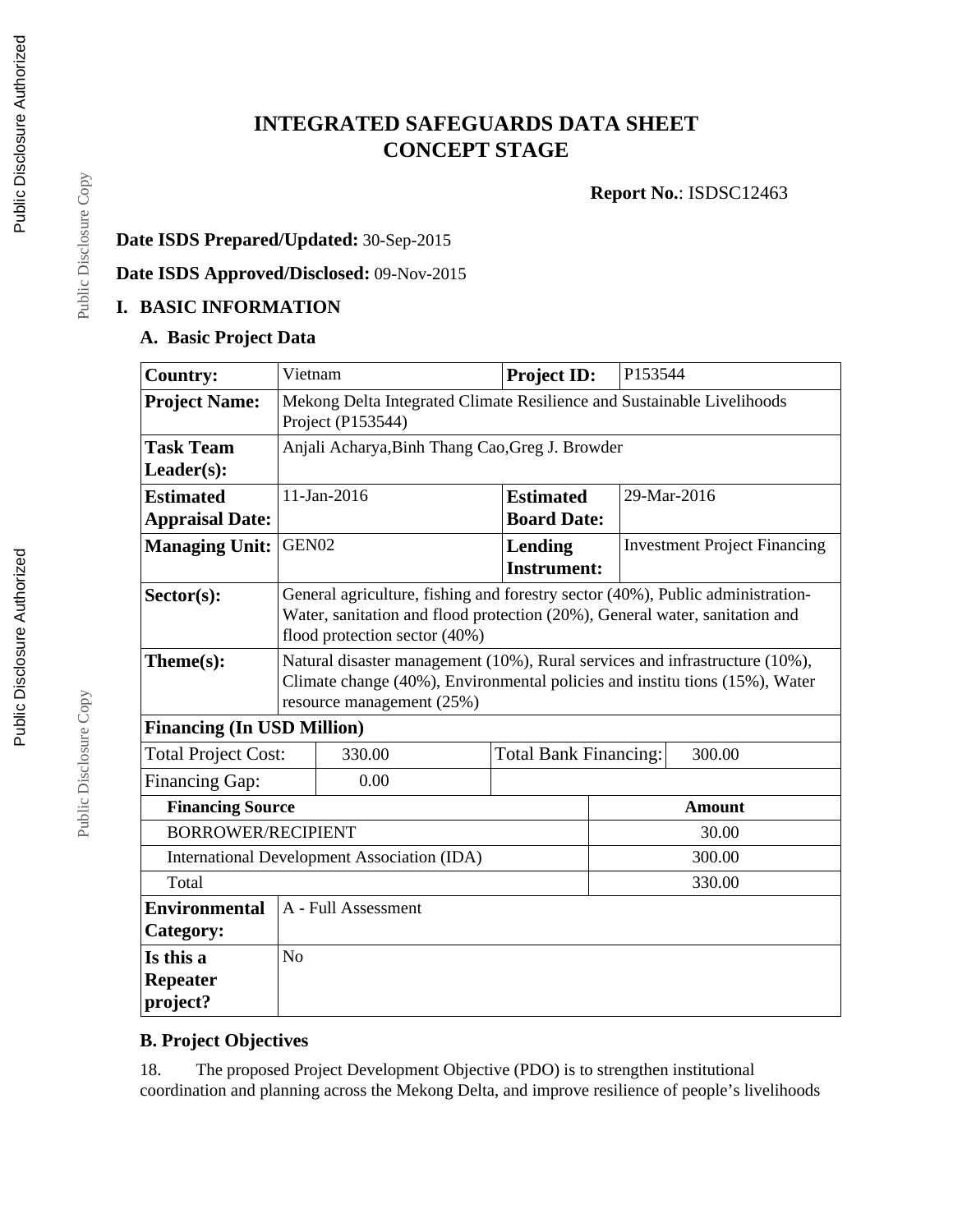and assets to climate change in selected vulnerable sub-regions. This will be achieved through (i) strengthening information and decision support systems; (ii) reinforcing institutional coordination, planning and capacity; and (iii) identifying and financing 'low-regret' (\*) investments (structural and non-structural) adopting an integrated "landscape" approach, in three key sub-regions of the Mekong Delta.

(\*) The UK Climate Change Impacts Programme (UKCIP) defines 'low regret' actions as "adaptive measures for which the associated costs are relatively low and for which the benefits, although primarily realized under projected future climate changes, may be relatively large".

#### **C. Project Description**

Background: Water and land management in the Delta have been guided by the 1993 Mekong Delta Master Plan (supported by the Dutch government) which focused on developing water control infrastructure to maximize rice production for national food self-sufficiency. This 1993 Delta Plan succeeded in dramatically increasing rice production and enabling Vietnam to become one of the world's largest rice exports. This was achieved through a massive expansion of agricultural water control infrastructure that focused on two objectives: i) controlling flooding to allow for a third rice crop in the wet season; and ii) bringing freshwater into coastal areas that naturally experienced high levels of saline water intrusion during the dry season. This agricultural water control infrastructure was coupled with improvements in the canal navigation network system to facilitate the transport of rice out of the Delta. In the last 15 years there has also been a dramatic increase of shrimp production along the coastline.

Although Vietnam has succeeded spectacularly in increasing food production in the Delta, this success has generated a set of long-term sustainability challenges including: i) increased flooding in some areas due to high levels of flood protection for agricultural areas; ii) loss of the environmentally important coastal mangrove belt; and iii) increased salinity intrusion in coastal areas due to higher levels of dry season water abstractions for irrigation. These environmental problems are compounded by predicted climate changes which will increase wet season flows and decrease dry season flows from the Mekong River into the Delta. Upstream hydro-power reservoirs will also impact flows into the Delta, particularly the flows of sediment and nutrients. Finally, the national policy of maximizing rice production for national food security in Vietnam is slowly being relaxed and the policy is being adjusted to towards a more market-driven mechanism to allow farmers to maximize incomes.

These environmental and economic changes promoted the Vietnam government, again with Dutch assistance, to formulate the 2013 Mekong Delta Plan which aims to ensure the "safe, prosperous, and both economically and environmentally sustainable and climate proof development of the Mekong Delta." The goal of the proposed project is help operationalize the 2013 Mekong Delta Plan (MDP) and each of the project components specially responds the strategy and recommends in the Plan. The maps below provide a summary of the key environmental issues and the provinces in the Delta.

Component 1: Knowledge Management, Planning, and Institutions: The MDP emphasized the importance of improving institutional performance and emphasizing that land and water issues require cross-provincial boundary solutions and overall Delta management. This components supports this approach by: i) creating a knowledge management platform for the Delta; ii) updating and deepening the 2013 Mekong Delta plan; iii) developing Delta-wide cross-sectoral planning and coordination mechanisms; and iv) strengthening provincial environmental agencies.

Component 2: Upper Delta Environmental Zone (An Giang/Dong Thap/Kien Giang Provinces) This area is characterized by natural occurring deep floods in the wet season. The development an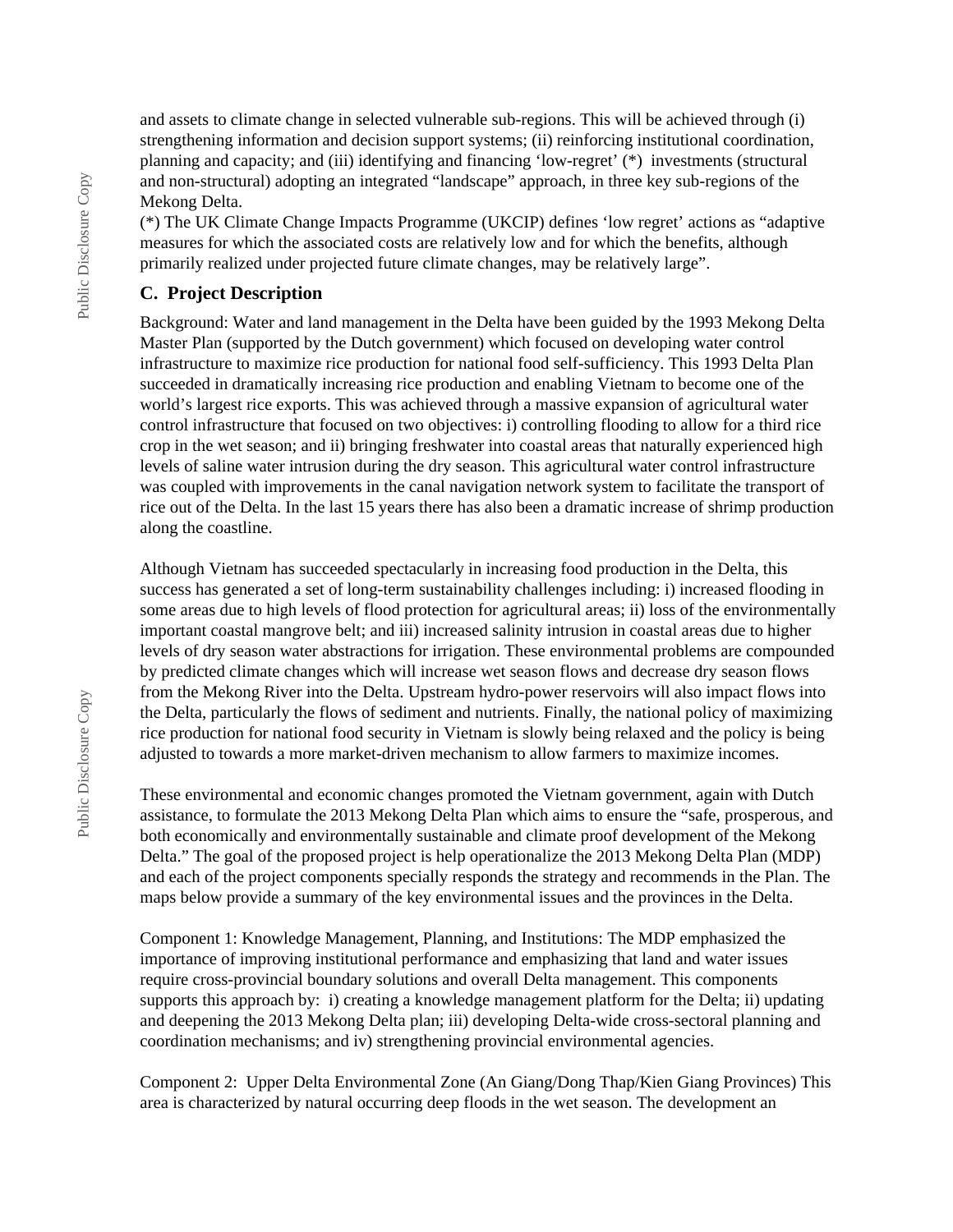extensive agricultural flood control system has shifted the flood waters to other areas in the Delta and also reduced the beneficial effects of flooding including replenishing soil fertility, groundwater recharge, and sustaining aquatic eco-systems. The primary objective of this component is to protect and/or reclaim the benefits of controlled flooding while increasing rural incomes and protecting high value assets. This will consist of: i) modifying water and agricultural infrastructure to allow for more controlled and beneficial flooding in rural areas and offer new agricultural/aquaculture alternatives; ii) providing support to farmers so they have alternatives to the wet season rice crop, including aquaculture; iii) constructing flood control infrastructure for select high value assets such as towns and orchards; and iv) facilitating agricultural water use efficiency in the dry season.

Component 3: Delta Estuary Environmental Zone (Soc Trang, Tra Vinh, and Ben Tre Provinces): The Mekong River divides into 9 tributaries which flow into the East Sea through the Estuary zone. This area is naturally characterized by low flows during the dry season which allow saline water to extend upwards of 100 km inland. Over the past twenty years, closed freshwater systems designed for rice production have been developed in this area consisting of large polders ringed by dikes and with sluice gates to control saline water intrusion. The long-term sustainability of this strategy is questionable due to reduced dry season water availability and sea-level rise. In addition, farmers are rapidly converting to more profitable shrimp farms along the coast, often accompanied by destruction of mangrove forests.

This component aims to address the challenges related to salinity intrusion, coastal erosion, sustainable aquaculture and improved livelihoods for communities living in the coastal areas. This will consist of: i) construction of coastal defenses consisting of combinations of embankments and costal mangrove belts; ii) modification of water and agricultural infrastructure along the coastal zone to allow flexibility for sustainable aquaculture activities; iii) support to farmers to transition to more sustainable brackish water activities such as mangrove-shrimp, rice-shrimp, and other aquaculture activities; and iv) supporting climate smart agriculture by facilitating water use efficiency in the dry season.

 Component 4: Delta Peninsula Environmental Zone (Ca Mau and Bac Lieu): In contrast to the adjacent estuary zone, there are no tributaries of the Mekong river flowing through the peninsula and historically the peninsula was covered by dense mangroves sustained by localized rainfall. In recent decades, there has been an explosion of shrimp farming along the coast which relies heavily on groundwater abstraction to maintain the proper salinity level. The over-abstraction of groundwater has resulted in significant land subsidence. The natural mangrove forest has been significantly reduced, although there are still significant protected mangrove zones. An extensive canal network has also been developed to bring freshwater from the Mekong River into the peninsula to allow rice production.

This component aims to address the challenges related to coastal erosion, groundwater management, sustainable aquaculture, and improved livelihoods for communities living in the coastal and river mouth areas. This will consist of: i) construction of coastal defenses consisting of combinations of embankments and costal mangrove belts; ii) modification of water control infrastructure along the coastal zone to allow flexibility for sustainable aquaculture activities; iv) control of groundwater abstraction for agricultural/aquaculture and development of freshwater supplies for domestic use; v) support to farmers to practice more sustainable brackish water activities such as mangrove-shrimp and other aquaculture activities; and vi) supporting climate smart agriculture by facilitating water use efficiency.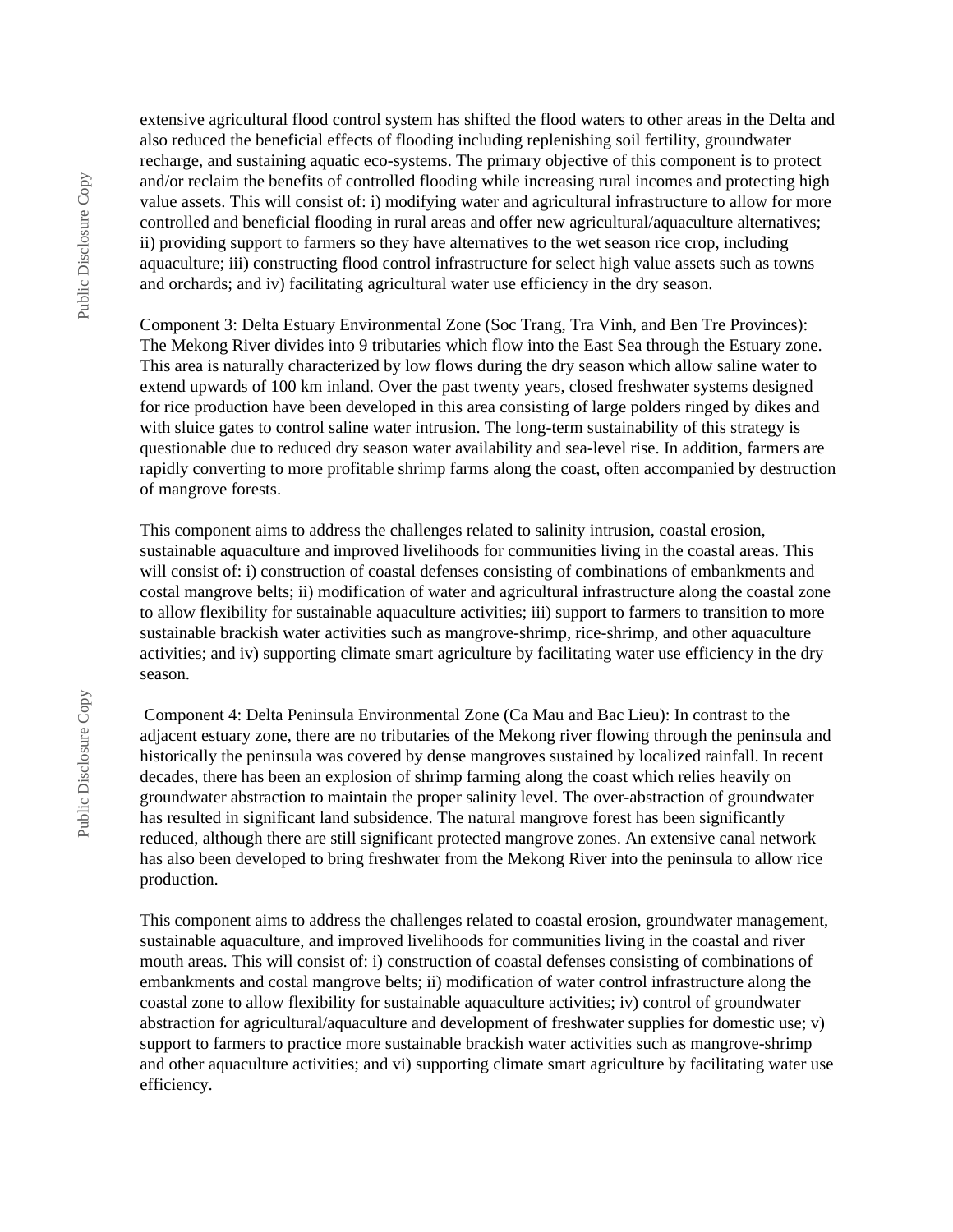Component 5: Project Management for MARD, MONRE, and Provincial Departments.

#### **D. Project location and salient physical characteristics relevant to the safeguard analysis (if known)**

The Mekong Delta population has been identified one of the most vulnerable to the impacts of climate change. Agriculture and aquaculture is likely to be affected by changes in freshwater supply due to salinity intrusion, flooding, increasing tropical cyclone intensity, and increasing temperatures. Domestic freshwater supply is expected to become less reliable due to erratic rainfall and salinity intrusion into groundwater resources. Marine fisheries, particularly coral reef fisheries, are expected to be impacted by sea-level rise, warmer oceans, and ocean acidification associated with rising atmospheric and ocean CO2 concentrations. Coastal infrastructures are exposed increased tropical storm intensity, long-term sea-level rise, and sudden-onset fluvial and coastal flooding. In addition, changes in fishing and farming practices, (heavier use of pesticides and fertilizers) and increasing industrialization and river traffic has led to a deterioration in air, surface and groundwater quality. Poor construction practices and intensified land use has led to increased mangrove deforestation, resulting in increased coastal erosion and increased vulnerability to natural disasters.

All three project components described below fall within the Mekong Delta. The Mekong Delta is characterized by the tropical monsoon climate, although cold air from Siberia and China occasionally penetrates the Mekong Delta. The general circulation is dominated by two monsoon flows: the northeast in winter and southwest one in summer periods. The southwest monsoon or the rainy season, normally affects the basin from mid-May to early October and the northeast monsoon occurs in the dry season from early November to mid-March. In the Mekong Delta, the rainfall has clear temporal and spatial distribution patterns. In the south-west area of the Delta (including Ca Mau and Soc Trang) the rainfall (of 2400 mm) has historically been much higher than that (1200 mm) in the coastal area of the East Sea (an area that includes Dong Thap).

Component 2: Upper Delta Environmental Zone (An Giang/Dong Thap/Kien Giang Provinces) This area is characterized by natural occurring deep floods in the wet season. The development an extensive agricultural flood control system has shifted the flood waters to other areas in the Delta and also reduced the beneficial effects of flooding which historically included replenishment of soil fertility, groundwater recharge, and the preservation of aquatic eco-systems. In An Giang Province, a large bird sanctuary exists at Tra Su, which is also home to Tra Su Forest. With an area of 850ha, Tra Su Forest is home to 70 species of birds including two rare species of birds recorded in Vietnam's Red Book: Mycteria leucocephala and Anhinga melanogaster. Tràm Chim National Park is a national park in Dong Thap Province. This national park was created to protect several rare birds, in particular the Sarus Crane (Grus antigone), a species listed in the IUCN Red Book. In Kien Giang, U Minh Thuong National Park contains over 243 plant species and has a rich mammalian population, including hairy-nosed otters and fishing cats. A total of 187 birds have been recorded here, including the oriental darter, spot-billed pelican, black-headed ibis, glossy ibis, greater spotted eagle and Asian golden weaver. There are also a total of 39 amphibian species and 34 species of fish in the park.

Component 3: Delta Estuary Environmental Zone (Soc Trang, Tra Vinh, and Ben Tre Provinces): The Mekong River divides into 9 tributaries which flow into the East Sea through the Estuary zone. This area is naturally characterized by low flows during the dry season which allow saline water to extend upwards of 100 km inland. Over the past twenty years, closed freshwater systems designed for rice production have been developed in this area consisting of large polders ringed by dikes and with sluice gates to control saline water intrusion. The long-term sustainability of this strategy is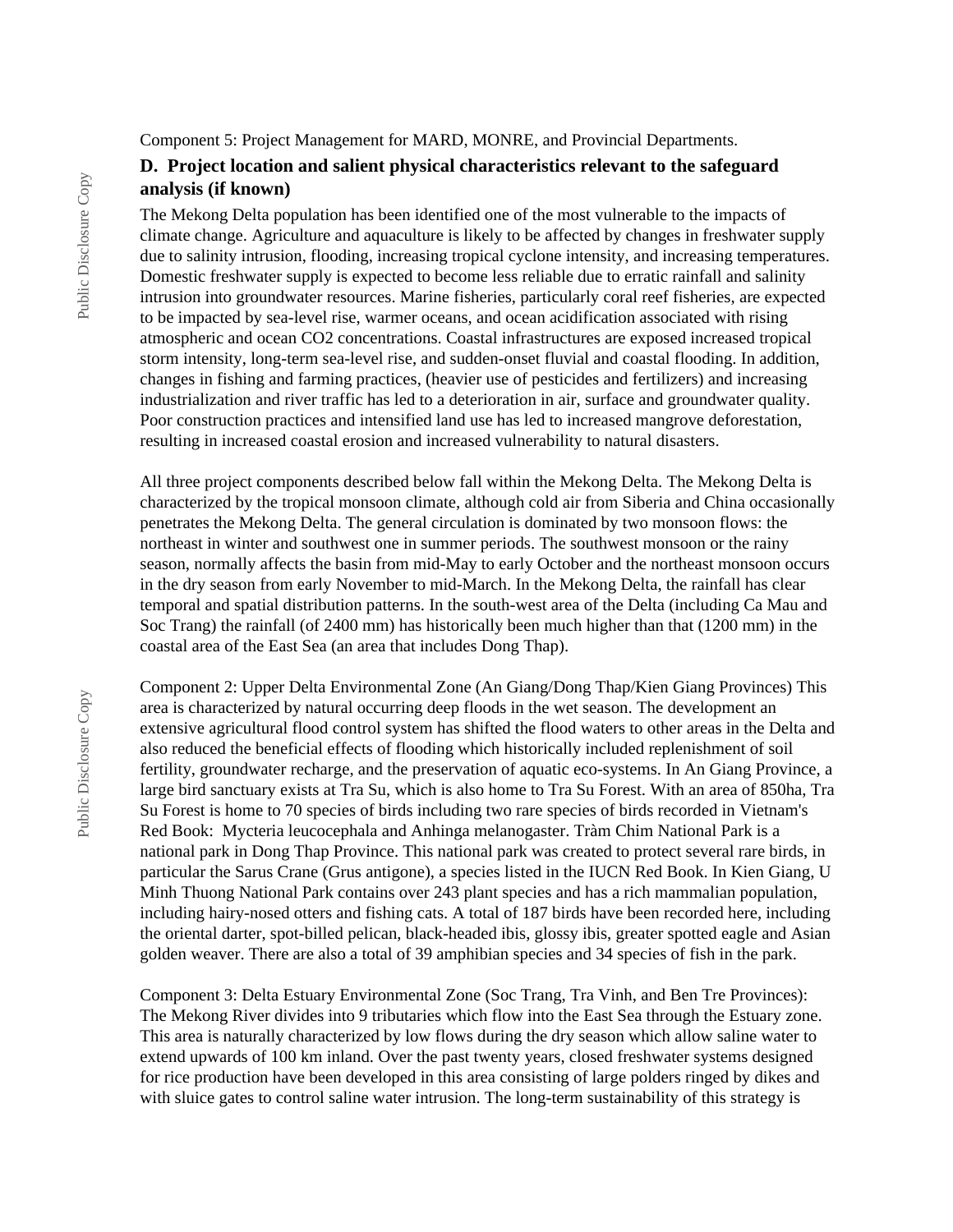Public Disclosure Copy Public Disclosure Copy

questionable due to reduced dry season water availability and sea-level rise. In addition, farmers are rapidly converting to more profitable shrimp farms along the coast, often accompanied by destruction of mangrove forests. In Tra Vinh, bird sanctuaries are located Tra Cu, Chua Huang, and Duyen Hai. Duyen Hai is also host to the Duyen Hải Power Station- a complex of under-construction 2x 622 MW coal-fired power plants located in Mu U Hamlet, Dan Thanh Commune. This plant will have serious negative implications for local flora, fauna, aquafauna, and avifauna, as well as potentially affecting groundwater and air quality, resulting in a deleterious impact on livelihood of local fishermen and farmers. In Ben Tre, Thanh Phu is an important nature reserve of 4,510 ha, comprising a strict protection area of 1,788 ha, a very critical coastal protection area of 949 ha, and a scientific research area of 1,773 ha. Thanh Phu Nature Reserve comprises a narrow strip of coastline between two of the mouths of the Mekong River: the Co Chien and Ham Luong estuaries. As is the case with other sites on the eastern coastline of the Mekong Delta, Thanh Phu Nature Reserve is strongly affected by erosion as well as accretion. Ben Tre also contains a planted mangrove forest at Bao Thuan, and a large bird sanctuary at Ham Vo.

Component 4: Delta Peninsula Environmental Zone (Ca Mau and Bac Lieu): In contrast to the adjacent estuary zone, there are no tributaries of the Mekong river flowing through the peninsula and historically the peninsula was covered by dense mangroves sustained by localized rainfall. In recent decades, there has been an explosion of shrimp farming along the coast which relies heavily on groundwater abstraction to maintain the proper salinity level. The over-abstraction of groundwater has resulted in significant land subsidence. The natural mangrove forest has been significantly reduced, although there are still significant protected mangrove zones, particularly at Dam Roi. The Mui Ca Mau Park is home 60 species of upper plants, up to 26 mangrove tree species and two species of double mangrove and "quao" tree that are listed in Vietnam's Red Book. The Bac Lieu Bird Sanctuary is notable for its 50-odd species of bird, including a large population of white herons.

#### **E. Borrowers Institutional Capacity for Safeguard Policies**

12. The Ministry of Natural Resources and Environment (MONRE) is responsible for land, water resources, mineral resources, geology, environment, hydrometeorology, climate change, surveying and mapping, management of the islands and the sea. MONRE has a reasonable level of skilled technical specialists, particularly in Hanoi, and this capacity is supplemented by research performed at research agencies and academic institutions. However, specifically relating to safeguards application and compliance, MONRE has more limited operational experience –which will need to be strengthened through institutional strengthening and targeted training programs under this proposed project.

13. The Ministry of Agriculture and Rural Development (MARD) is responsible for rural development and the governance, promotion and nurturing of agriculture and the agriculture industry. The purview of the Ministry includes forestry, aquaculture, irrigation and the salt industry; it is also involved in water management and flood control. MARD has considerable experience in implementation of World Bank-financed projects, and has good capacity in terms of compliance with safeguards policies.

14. Aside from these national level institutions, the provincial and district authorities will be responsible for implementation and monitoring of specific environment and social management activities. These provinces have been engaged in various Bank projects so relevant departments do have familiarity with Bank requirements. However, the project will include relevant technical assistance and training to PPMU staff and relevant provincial and district officers responsible for implementing and monitoring the social and environment related activities and studies.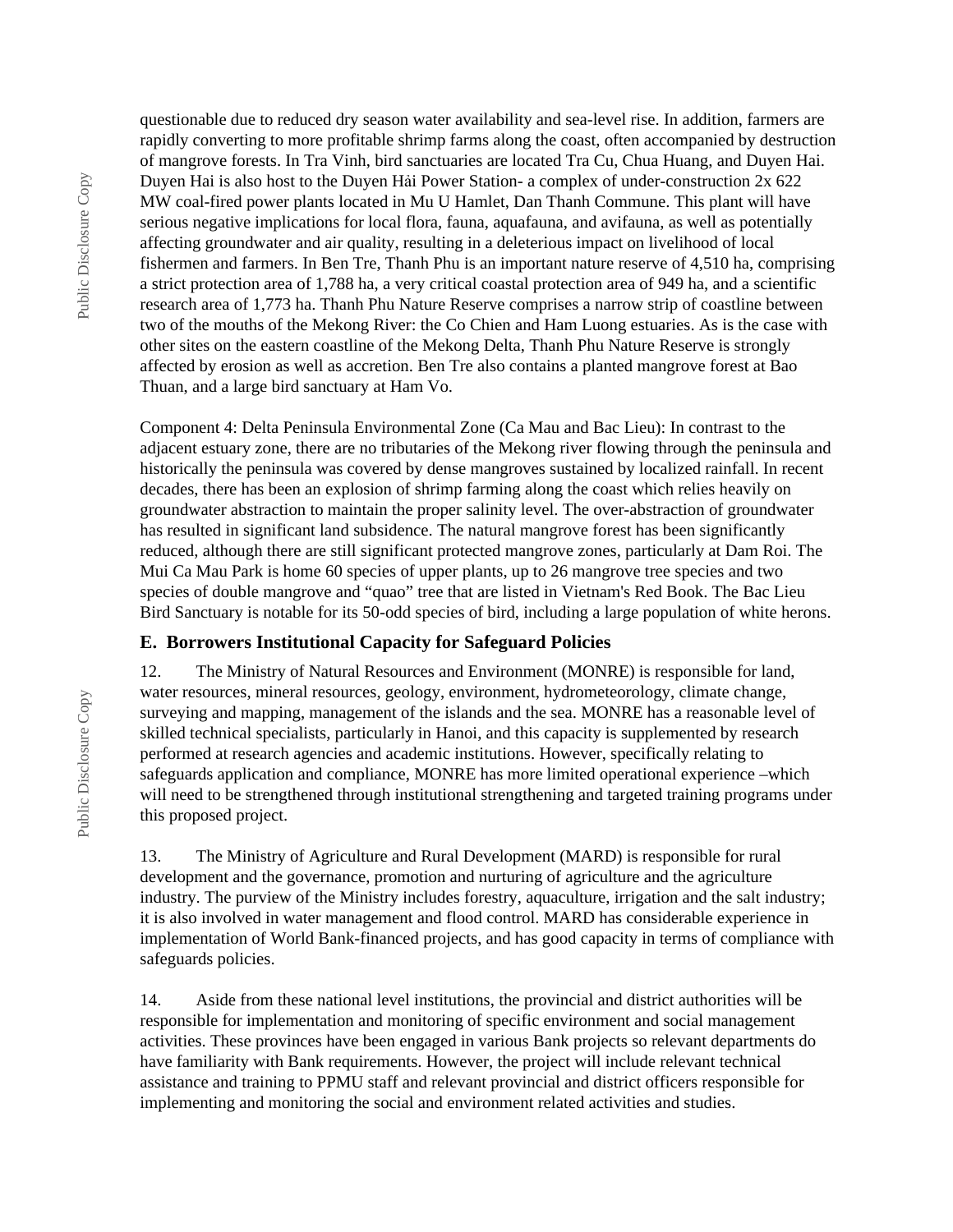## **F. Environmental and Social Safeguards Specialists on the Team**

Ha Thi Van Nguyen (GEN02) Nghi Quy Nguyen (GSURR) Pierre Arnoux (GSU02) Son Van Nguyen (GENDR)

# **II. SAFEGUARD POLICIES THAT MIGHT APPLY**

| <b>Safeguard Policies</b>                     | <b>Triggered?</b> | <b>Explanation (Optional)</b>                                                                                                                                                                                                                                                                                                                                                                                                                                                                                                                                                                                                                                                                                                                                                                           |
|-----------------------------------------------|-------------------|---------------------------------------------------------------------------------------------------------------------------------------------------------------------------------------------------------------------------------------------------------------------------------------------------------------------------------------------------------------------------------------------------------------------------------------------------------------------------------------------------------------------------------------------------------------------------------------------------------------------------------------------------------------------------------------------------------------------------------------------------------------------------------------------------------|
| <b>Environmental Assessment</b><br>OP/BP 4.01 | Yes               | The overall environmental impacts from the<br>proposed activities are expected to be largely<br>positive, and those that will result in negative<br>environmental impacts, through the construction of<br>civil works, or changes of ecological flow, will be<br>mitigated. Structural and non-structural investments<br>to build resilience of communities to climate change<br>and associated risks will be financed through this<br>project. Potential investments to increase mangrove<br>cover will enhance ecological restoration and help<br>reduce coastal erosion. Climate-smart agriculture<br>practices and cropping supported by this project will<br>lead to reduced greenhouse gas emissions. Structural<br>measures may also help to address saline intrusion<br>and manage flood risks. |
|                                               |                   | Construction-related impacts. Given the existence of<br>unexploded ordnances in the Mekong Delta, a mine<br>clearance program must be undertaken prior to the<br>start of civil works, and all workers undertaking<br>dredging must operate with appropriate protective<br>measures, including sandbagging of cranes, etc. The<br>Borrower should also refer to the World Bank Group<br>Environmental Health and Safety Guidelines, which,<br>as well as sector-specific guidelines, provides<br>guidance on best practice occupational and<br>community health and safety procedures:. Any<br>dredged material must be tested for Acid Sulfate<br>Soil, and be treated and safely disposed of.                                                                                                         |
|                                               |                   | The Project is proposed as category A for<br>Environmental Assessment due to its cumulative<br>impacts, spatial extent, its focus on adaptive delta<br>management, and civil works largely carried out<br>under Components 2, 3 and 4.                                                                                                                                                                                                                                                                                                                                                                                                                                                                                                                                                                  |
|                                               |                   | The social and environmental impacts of the various<br>sub-projects will be determined by the screening                                                                                                                                                                                                                                                                                                                                                                                                                                                                                                                                                                                                                                                                                                 |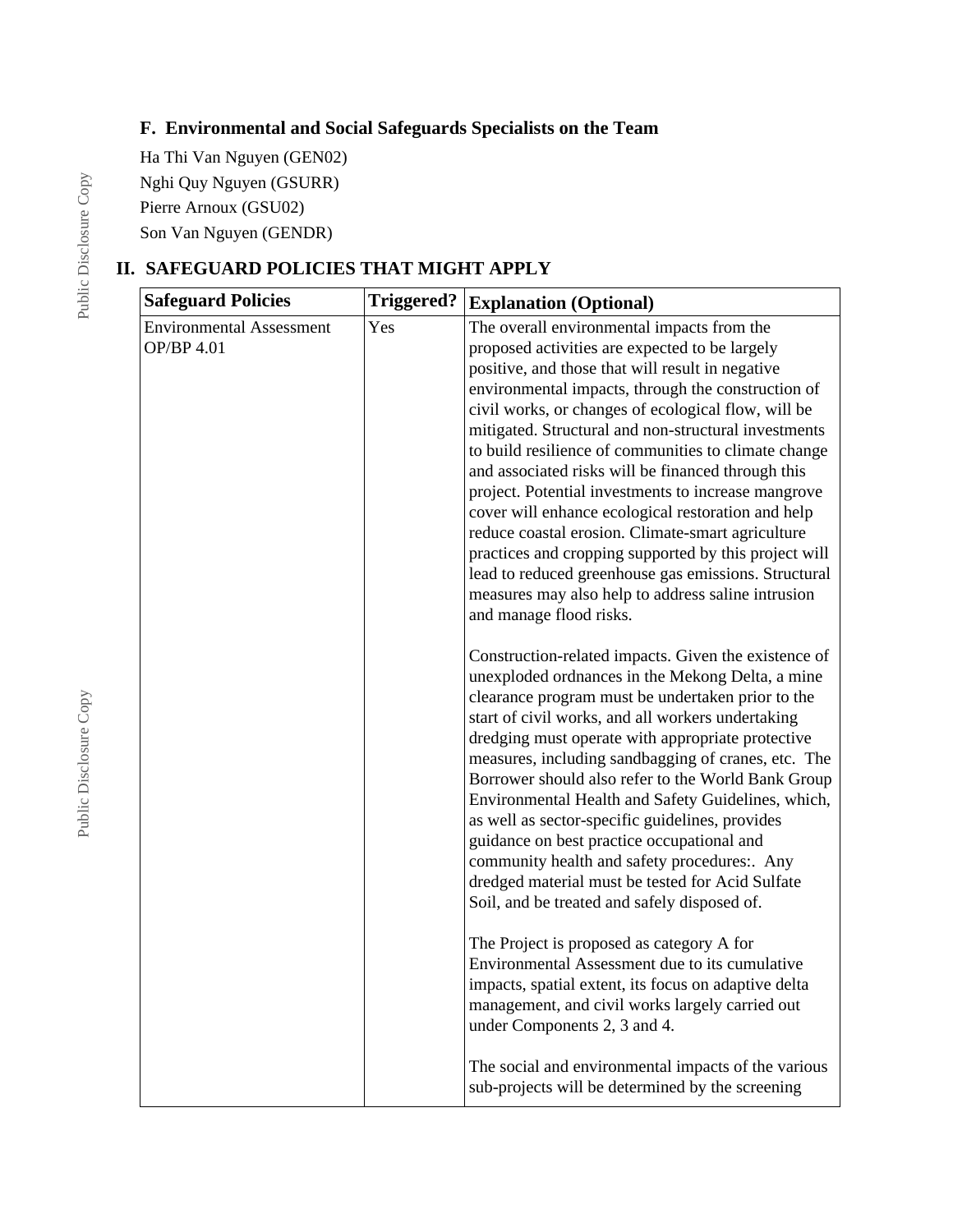| process for environmental and social impacts. This                                                   |
|------------------------------------------------------------------------------------------------------|
| process will be delineated in the framework                                                          |
| safeguard documents that will serve a guideline for                                                  |
| the preparation of sub-project Environmental                                                         |
| Assessments for those sub-projects not definitively                                                  |
| identified prior to Project appraisal. The task team                                                 |
| proposes four "volumes" for appraisal as follows:                                                    |
| Volume 1: Regional Environmental                                                                     |
| Assessment                                                                                           |
| Volume 2: Regional Social Assessment                                                                 |
| Volume 3: Project Environmental and Social                                                           |
| Management Framework (ESMF)                                                                          |
| Volume 4: Sub-Project Level Environmental                                                            |
| and Social Impact Assessments (ESIAs); out of a                                                      |
| total loan amount of \$300 million, it is expected that                                              |
| around \$100 million of investments will be prepared                                                 |
| for appraisal.                                                                                       |
| A. Volume 1: Regional Environmental Assessment                                                       |
| (REA)                                                                                                |
|                                                                                                      |
| This will be based primarily on the 2013 Mekong                                                      |
| Delta Plan vision, which lays out a long-term vision                                                 |
| and strategy for the Delta taking into account climate                                               |
| change and other factors. The project objective is to                                                |
| help operationalize the Mekong Delta Plan.                                                           |
| Prior to project identification, the Bank contracted,                                                |
| utilizing WPP funds, an Australian firm                                                              |
| (International Center of Environmental Management-                                                   |
| ICEM) to under a Technical Assistance (TA)                                                           |
| assignment entitled "Developing Long-Term                                                            |
| Adaptation Tools for the Mekong Delta." The scope                                                    |
| of this assignment is as follows:                                                                    |
|                                                                                                      |
| "DELTA Tools combine Mekong Basin future                                                             |
| simulations of hydrological regimes for the Mekong                                                   |
| Delta based on four key drivers of change; climate,                                                  |
| hydropower development, land use change and sea                                                      |
| level rise to determine the threats to the delta from                                                |
| key issues such as flood depth, extent and duration,                                                 |
| saline intrusion and erosion. These geophysical<br>changes are then overlaid onto the socio-economic |
| projections for the delta to determine delta metrics;                                                |
| risks to rice production, agriculture and aquaculture                                                |
| as well as impacts on infrastructure and natural                                                     |
|                                                                                                      |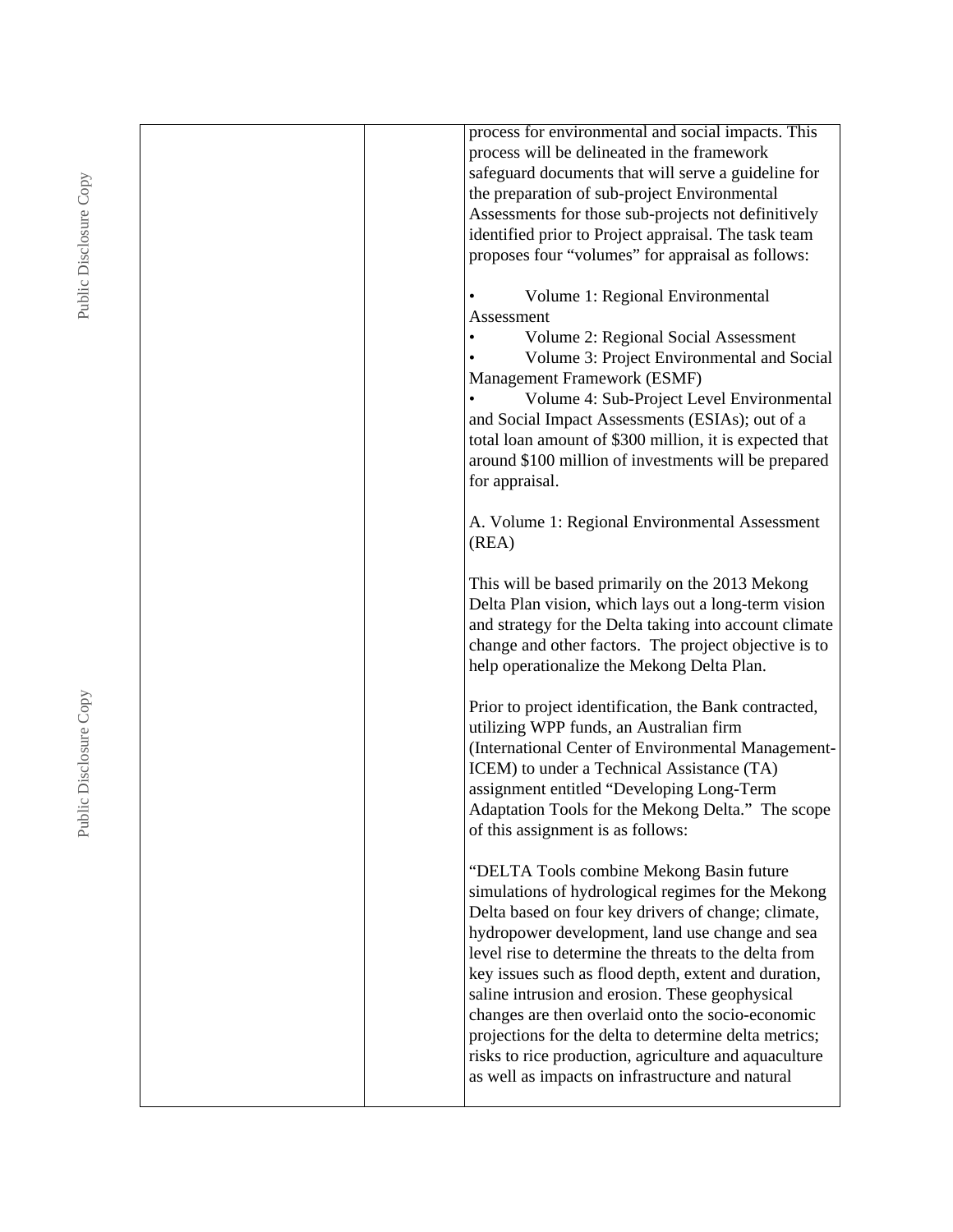| systems. These metrics provide the basis in which     |
|-------------------------------------------------------|
| proposed investment decisions and scenarios from      |
|                                                       |
| the Mekong Delta Plan can be assessed for their       |
| adaptability and resilience to future climate         |
| projections."                                         |
|                                                       |
| For the REA (i.e. Volume 1), the proposed approach    |
| is to combine information from the Mekong Delta       |
| Plan and the ICEM products, to present the overall    |
| context, rationale, and approach for the project. The |
| Ministry of Natural Resources and the Environment     |
| (MONRE) will be the lead agency for the REA and       |
| the Bank is planning to contract ICEM to help advise  |
| MONRE in the preparation of the REA.                  |
|                                                       |
| The task team does not feel that a separate or stand- |
| alone SESA and/or Cumulative Impact Assessment        |
| (CIA) is needed in this case. Rather the REA will     |
| document and present previous strategic               |
| environmental work, which looks at cumulative         |
| impacts, from the 2013 Mekong Delta Plan and the      |
| ICEM work. It is important to note also that the      |
| proposed (2020) Mekong Delta Plan Update in           |
| Component 1 will significantly expand the previous    |
| strategic environmental work and will inherently and  |
| organically address cumulative impacts at the         |
| regional level.                                       |
|                                                       |
| B. Volume 2: Regional Social Assessment (RSA)         |
|                                                       |
| The RSA will present the general socio-economic       |
| context for the project, describe and geo-reference   |
| poverty and ethnic minority issues, and most          |
| importantly examine the social and economic           |
| dynamics of the agriculture/aquaculture practice      |
| transitions contemplated under the project.           |
|                                                       |
| The concept of Delta climate resiliency has been at   |
| the forefront of Vietnamese and Development           |
| Partner activities in recent years and there are      |
| numerous examples of small-scale pilots               |
| demonstrating innovative agricultural/aquaculture     |
| practices. The project will provide the financing to  |
| help provide the infrastructure to scale up these     |
| innovations, but their ultimate success depends on    |
| the ability of communities and households to          |
| transition to new practices that both economically    |
|                                                       |

Public Disclosure Copy Public Disclosure Copy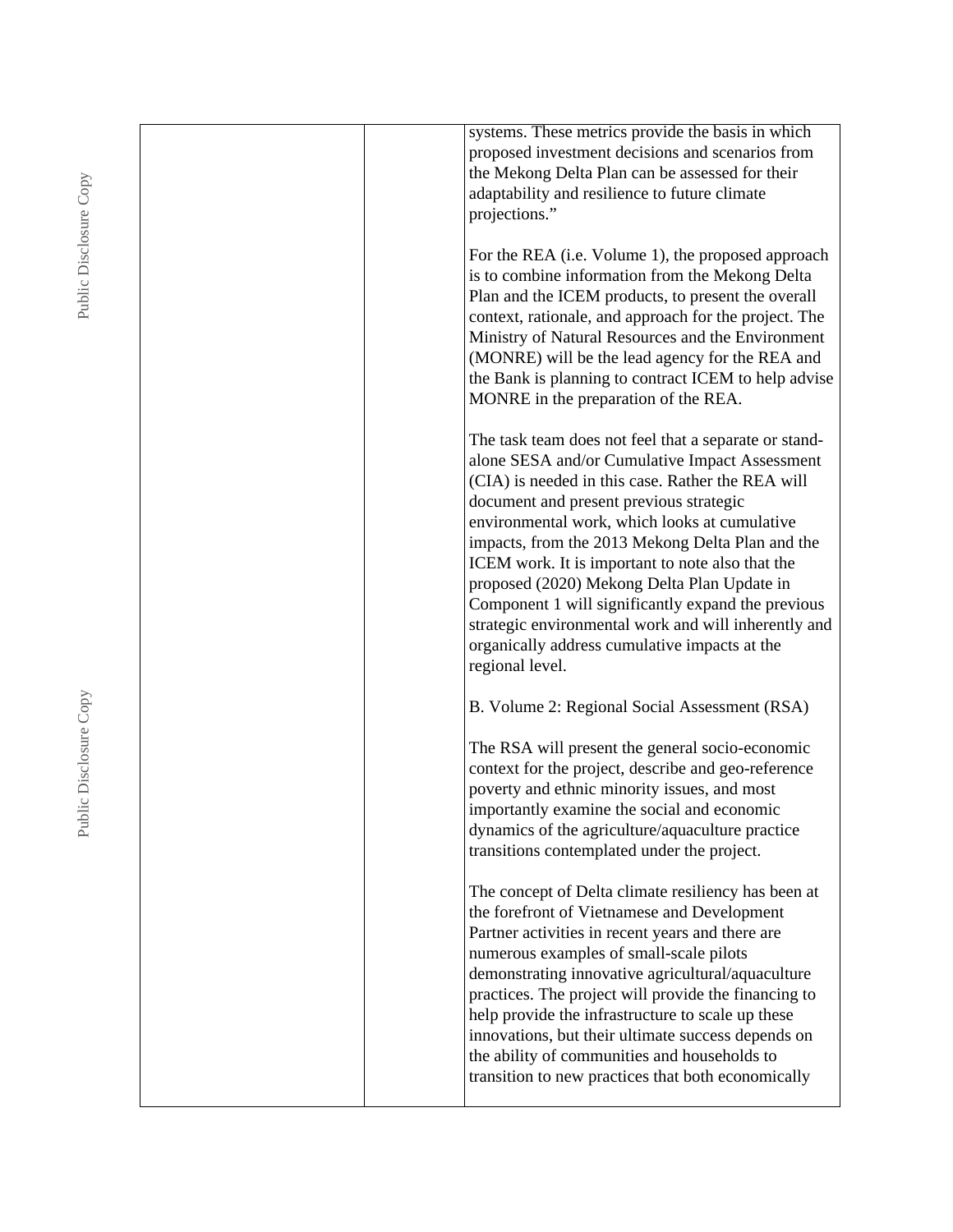| and financially sustainable. Some of these key         |
|--------------------------------------------------------|
| transitions are:                                       |
|                                                        |
| From Triple Rice to Rice-Aquaculture<br>$\bullet$      |
| From Double Rice to Rice-Aquaculture                   |
|                                                        |
| Growing Floating Rice in Wet Season                    |
| From Intensive Shrimp to Mangrove/                     |
| Aquaculture (Shrimp)                                   |
| From Rice to Mangrove/Shrimp (Shrimp)                  |
|                                                        |
| Many of these livelihood transitions are already well- |
| understood and documented at the pilot scale. The      |
| Bank task team has contracted IUCN-Vietnam to          |
|                                                        |
| help review and document the socio-dynamics of         |
| transitions to more climate resilient agricultural/    |
| aquaculture activities these "transition models" will  |
| then be incorporated into the RSA and will help        |
| guide the formulation of specific subprojects in terms |
| of the social and economic dynamics.                   |
|                                                        |
| MARD will be responsible developing the RSA, with      |
|                                                        |
| the support of the IUCN (contracted by the Bank)       |
| and individual social specialist consultant.           |
|                                                        |
| C. Volume 3: Environmental and Social                  |
| <b>Management Framework</b>                            |
|                                                        |
| The goal is identify at least \$100 million worth of   |
| investments by appraisal out of a total estimated loan |
| amount of \$300 million. Thus an ESMF will need to     |
|                                                        |
| be formulated to guide the subproject specific ESIAs   |
| that will developed during project implementation.     |
| The main body of the ESMF document will provide        |
| the overall screening process and safeguard guidance   |
| for the project, and the specific framework policies   |
| will be included as annexes, including the             |
| Resettlement Policy Framework, Ethnic Minorities       |
|                                                        |
| Development Framework, Pest Management                 |
| Framework, etc.                                        |
|                                                        |
| Fortunately, MARD has worked on a number of            |
| similar projects in the Mekong Delta, such as the      |
| Mekong Delta Water Resources Management Project        |
| (Approved in 2011) and the Sustainable Agriculture     |
| Transition Project (Board Approval in 2015), that      |
|                                                        |
| can be easily adapted to fit the needs of the project. |
|                                                        |
|                                                        |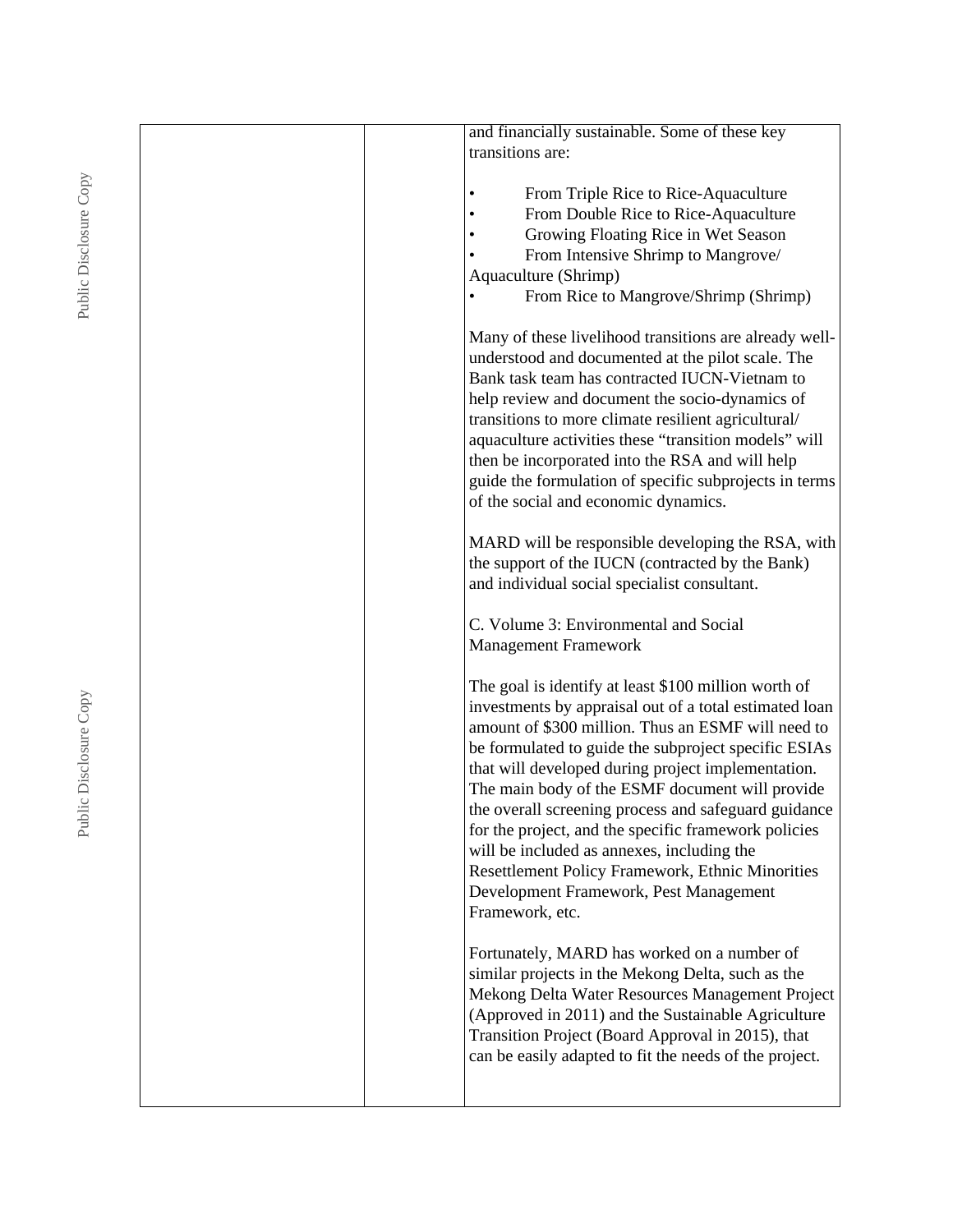|                             |     | D. Volume 4: Subproject Environmental and Social<br>Impact Assessments (ESIA) and Environmental<br><b>Management Plans</b>                                                                                                                                                                                                                                                                                                                                                                                                                                                                                                                                                                                                                                                                                                                                                                                                                   |
|-----------------------------|-----|----------------------------------------------------------------------------------------------------------------------------------------------------------------------------------------------------------------------------------------------------------------------------------------------------------------------------------------------------------------------------------------------------------------------------------------------------------------------------------------------------------------------------------------------------------------------------------------------------------------------------------------------------------------------------------------------------------------------------------------------------------------------------------------------------------------------------------------------------------------------------------------------------------------------------------------------|
|                             |     | It is expected that around \$100 million of<br>investments will be identified prior to appraisal. By<br>July 2015 the specific subprojects should be<br>confirmed allowing for the preparation of feasibility<br>studies/ESIAs. It is expected that there will be<br>between 5 and 10 subprojects, most if not all of the<br>subprojects will be at the Category B level of<br>impacts. According to the national environmental<br>assessment regulation, Decree No. 18/2015/ND-CP<br>dated 14/2/2015, the subprojects under Component 1,<br>2, 3, and 4 may be subject to preparation of ESIA or<br>environmental protection plan (EPP). As per Bank's<br>requirements, all the Category A subprojects need to<br>prepare a full ESIA. For Category B subprojects,<br>depending on the type of subproject and the nature<br>and magnitude of the impacts, an EMP or a simple<br>environmental code of practice (ECOP) may be<br>sufficient. |
|                             |     | All the safeguards instruments prepared during<br>project preparation are subject to prior review and<br>approval by the Bank. By project appraisal, public<br>consultation and disclosure of the safeguards<br>instruments will be completed.                                                                                                                                                                                                                                                                                                                                                                                                                                                                                                                                                                                                                                                                                               |
| Natural Habitats OP/BP 4.04 | Yes | Hydrological impacts impacting natural habitats.<br>Certain proposed project activities would impact the<br>ecological flow of the rivers in the Mekong Delta,<br>impacting aquatic flora and fauna. Hydrological<br>modeling will be undertaken to limit seasonal<br>impacts on aquatic fauna insofar as possible.<br>Changes in the ecological flow of the Mekong River<br>may result due to the installation of sluice gates and<br>other flood/salinity control measures; leading to a<br>reduction in the diversity and quantity of fish<br>populations. Fish species in the Mekong Delta are<br>threatened by overfishing and loss of habitat and<br>spawning sites due to changes to the river, including<br>canalization of river banks etc. Efforts will be taken<br>to limit impacts on aquatic fauna, for example,<br>through the placement of fish ladders at sluice gates.                                                      |
|                             |     | Tra Vinh and other locales: Changes in the<br>ecological flow of the Mekong River will take place                                                                                                                                                                                                                                                                                                                                                                                                                                                                                                                                                                                                                                                                                                                                                                                                                                            |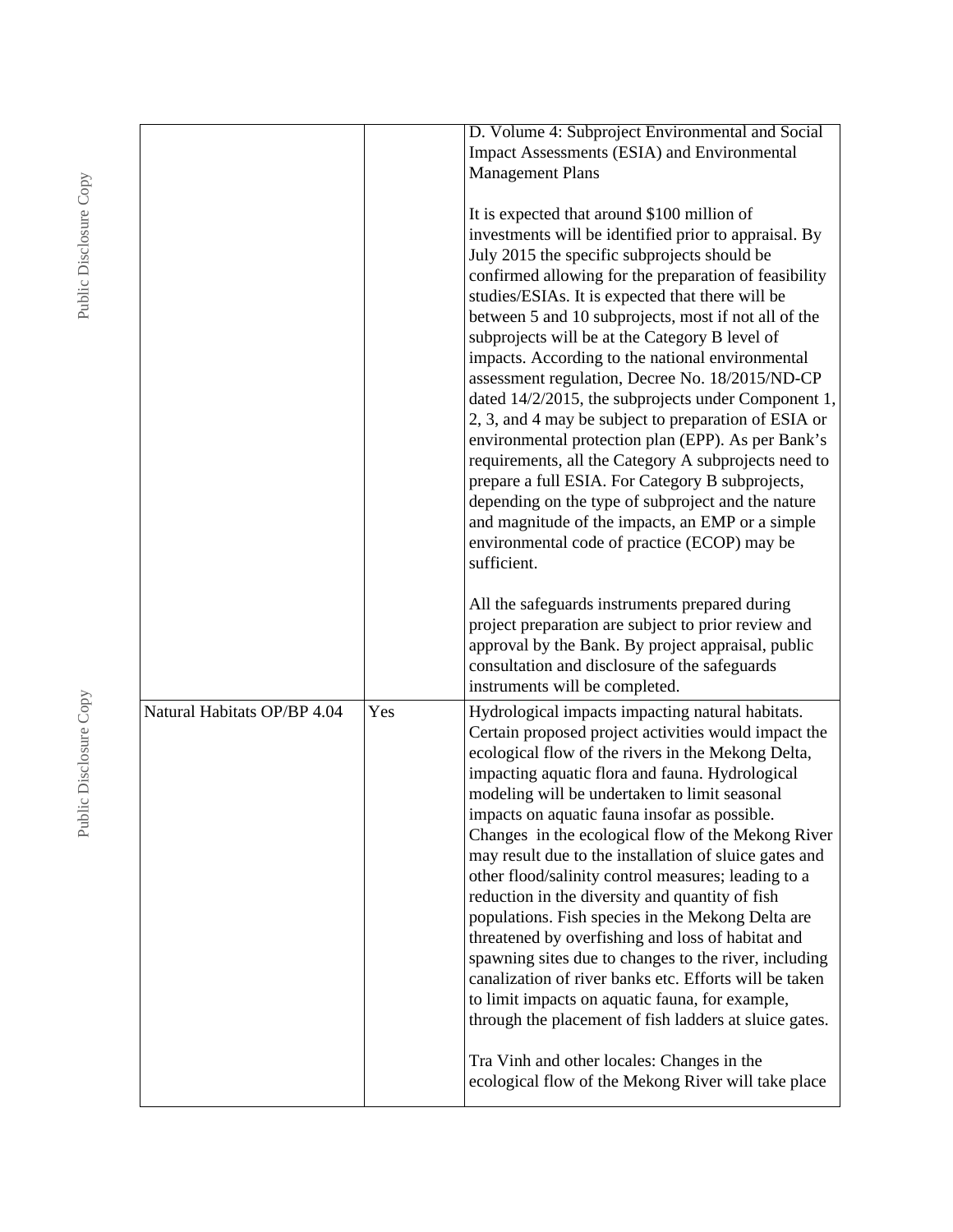| as a result of the installation of and erosion control     |
|------------------------------------------------------------|
| measures (such as the balanced island and ring dykes       |
| and embankment protection). This may result in             |
| changes in the diversity and quantity of fish              |
| populations and other marine life and mitigation           |
| measures will be proposed to limit these, based on         |
| hydrological modeling.                                     |
|                                                            |
| In the case of the beach in Tra Vinh adjacent to the       |
|                                                            |
| under-construction Duyen Hai Thermal Power Plant           |
| --- 2x 622 MW sub-critical coal-fired units will be        |
| installed for Phase I of this project, the jetty built for |
| the coal terminal will have impacts on hydrological        |
| flows in the project area. Residents in the area have      |
| already claimed that construction of the plant has         |
| resulted in soil loss and erosion. The positioning and     |
| design of the marine outfall from the cooling water        |
| recirculation system of the plant is a valid concern       |
| depending on the temperature differential at the edge      |
| of the mixing zone. If it is too high, this will have an   |
| effect on marine life in the area, and may impact          |
| livelihoods of fishermen in the area, as well as           |
| having detrimental effects on the marine ecosystem.        |
|                                                            |
| However, neither the Power Plant nor its associated        |
| facilities are supported by the project. The Power         |
| Plant is located on the coastal area about 70 km           |
| downstream of the proposed sluice gate subproject.         |
| These factors will be taken into consideration when        |
| designing any climate resilience or livelihood             |
| restoration subprojects in the vicinity of the plant.      |
|                                                            |
| Care will be taken to ensure that subprojects do not       |
| take place in, or in close proximity to natural            |
| reserves and wildlife and bird sanctuaries. These          |
| include the following:                                     |
|                                                            |
| In An Giang Province, a large bird sanctuary exists at     |
| Tra Su, which is also home to Tra Su Forest. With an       |
|                                                            |
| area of 850ha, Tra Su Forest is home to 70 species of      |
| birds including two rare species of birds recorded in      |
| Vietnam's Red Book: Mycteria leucocephala and              |
| Anhinga melanogaster. Tràm Chim National Park is           |
| a national park in Dong Thap Province. This national       |
| park was created to protect several rare birds, in         |
| particular the Sarus Crane (Grus antigone), a species      |
| listed in the IUCN Red Book. In Kien Giang, U              |
| Minh Thuong National Park contains over 243 plant          |
|                                                            |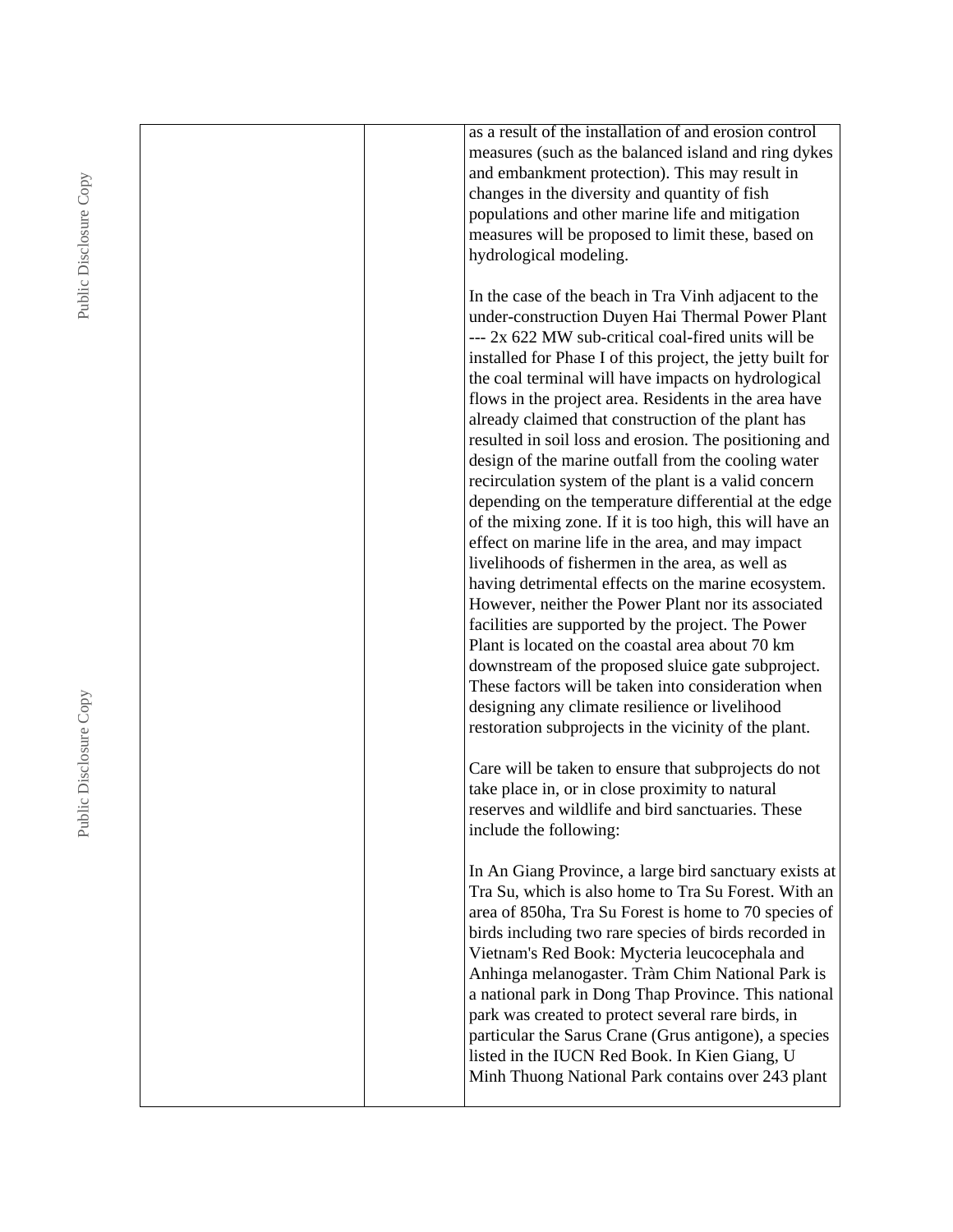| species and has a rich mammalian population,                                                                                                                                                                                                                                                                                                                                                                                                                                                                                                                                                                                                                                                                                                                                                                                                                                                                                             |
|------------------------------------------------------------------------------------------------------------------------------------------------------------------------------------------------------------------------------------------------------------------------------------------------------------------------------------------------------------------------------------------------------------------------------------------------------------------------------------------------------------------------------------------------------------------------------------------------------------------------------------------------------------------------------------------------------------------------------------------------------------------------------------------------------------------------------------------------------------------------------------------------------------------------------------------|
| including hairy-nosed otters and fishing cats. A total                                                                                                                                                                                                                                                                                                                                                                                                                                                                                                                                                                                                                                                                                                                                                                                                                                                                                   |
| of 187 birds have been recorded here, including the                                                                                                                                                                                                                                                                                                                                                                                                                                                                                                                                                                                                                                                                                                                                                                                                                                                                                      |
| oriental darter, spot-billed pelican, black-headed ibis,                                                                                                                                                                                                                                                                                                                                                                                                                                                                                                                                                                                                                                                                                                                                                                                                                                                                                 |
| glossy ibis, greater spotted eagle and Asian golden                                                                                                                                                                                                                                                                                                                                                                                                                                                                                                                                                                                                                                                                                                                                                                                                                                                                                      |
| weaver. There are also a total of 39 amphibian                                                                                                                                                                                                                                                                                                                                                                                                                                                                                                                                                                                                                                                                                                                                                                                                                                                                                           |
| species and 34 species of fish in the park.                                                                                                                                                                                                                                                                                                                                                                                                                                                                                                                                                                                                                                                                                                                                                                                                                                                                                              |
|                                                                                                                                                                                                                                                                                                                                                                                                                                                                                                                                                                                                                                                                                                                                                                                                                                                                                                                                          |
| In Tra Vinh, bird sanctuaries are located Tra Cu,<br>Chua Huang, and Duyen Hai. Duyen Hai is also host<br>to the Duyen Hải Power Station- a complex of under-<br>construction 2x 622 MW coal-fired power plants<br>located in Mu U Hamlet, Dan Thanh Commune. This<br>plant will have serious negative implications for<br>local flora, fauna, aquafauna, and avifauna, as well as<br>potentially affecting groundwater and air quality,<br>resulting in a deleterious impact on livelihood of<br>local fishermen and farmers. In Ben Tre, Thanh Phu<br>is an important nature reserve of 4,510 ha,<br>comprising a strict protection area of 1,788 ha, a very<br>critical coastal protection area of 949 ha, and a<br>scientific research area of 1,773 ha. Thanh Phu<br>Nature Reserve comprises a narrow strip of coastline<br>between two of the mouths of the Mekong River: the<br>Co Chien and Ham Luong estuaries. As is the case |
| with other sites on the eastern coastline of the                                                                                                                                                                                                                                                                                                                                                                                                                                                                                                                                                                                                                                                                                                                                                                                                                                                                                         |
| Mekong Delta, Thanh Phu Nature Reserve is                                                                                                                                                                                                                                                                                                                                                                                                                                                                                                                                                                                                                                                                                                                                                                                                                                                                                                |
| strongly affected by erosion as well as accretion. Ben                                                                                                                                                                                                                                                                                                                                                                                                                                                                                                                                                                                                                                                                                                                                                                                                                                                                                   |
| Tre also contains a planted mangrove forest at Bao<br>Thuan, and a large bird sanctuary at Ham Vo.                                                                                                                                                                                                                                                                                                                                                                                                                                                                                                                                                                                                                                                                                                                                                                                                                                       |
|                                                                                                                                                                                                                                                                                                                                                                                                                                                                                                                                                                                                                                                                                                                                                                                                                                                                                                                                          |
| The Mui Ca Mau Park is home 60 species of upper                                                                                                                                                                                                                                                                                                                                                                                                                                                                                                                                                                                                                                                                                                                                                                                                                                                                                          |
| plants, up to 26 mangrove tree species and two<br>species of double mangrove and "quao" tree that are                                                                                                                                                                                                                                                                                                                                                                                                                                                                                                                                                                                                                                                                                                                                                                                                                                    |
| listed in Vietnam's Red Book. The Bac Lieu Bird                                                                                                                                                                                                                                                                                                                                                                                                                                                                                                                                                                                                                                                                                                                                                                                                                                                                                          |
| Sanctuary is notable for its 50-odd species of bird,                                                                                                                                                                                                                                                                                                                                                                                                                                                                                                                                                                                                                                                                                                                                                                                                                                                                                     |
| including a large population of white herons                                                                                                                                                                                                                                                                                                                                                                                                                                                                                                                                                                                                                                                                                                                                                                                                                                                                                             |
| Wetlands/Biodiversity impacts. Dong Thap: It is                                                                                                                                                                                                                                                                                                                                                                                                                                                                                                                                                                                                                                                                                                                                                                                                                                                                                          |
| suggested that a wetland in Gao Giang be developed<br>as a water reservoir to provide fresh water for                                                                                                                                                                                                                                                                                                                                                                                                                                                                                                                                                                                                                                                                                                                                                                                                                                    |
| aquaculture, and also to serve as an ecotourism site.                                                                                                                                                                                                                                                                                                                                                                                                                                                                                                                                                                                                                                                                                                                                                                                                                                                                                    |
| Mitigation measures must be in place to protect or<br>rehabilitate the melaleuca forests and species in the<br>wetlands, especially during construction.                                                                                                                                                                                                                                                                                                                                                                                                                                                                                                                                                                                                                                                                                                                                                                                 |
| Ca Mau: There was a suggestion that rainwater                                                                                                                                                                                                                                                                                                                                                                                                                                                                                                                                                                                                                                                                                                                                                                                                                                                                                            |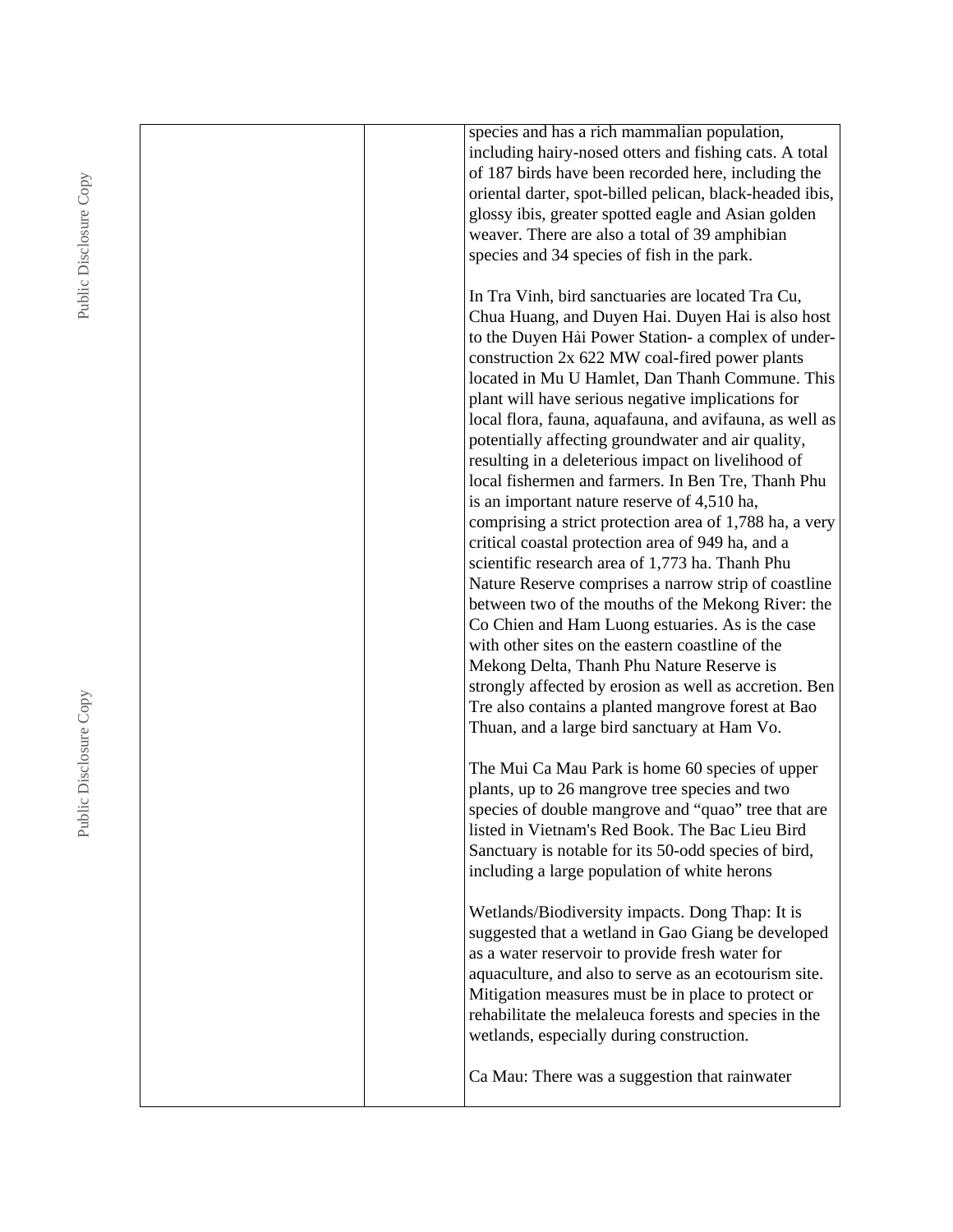|                         |     | harvesting be undertaken through the building of a<br>reservoir in the Mui Ca Mau National Park. This<br>RAMSAR site is habitat to 93 bird species; 26<br>species of mammal; 43 types of reptiles; 9 amphibian<br>species; 139 fish species, and 24 shrimp species. It is<br>reported that these include gray-foot pelicans,<br>Chinese white stork, large-spotted civet, otter,<br>turtles-teeth, black-back box turtles, and three-ledge<br>tortoise. The Park comprises the largest land area of<br>intertidal mudflats and mangroves in the South. The<br>Park is home 60 species of upper plants, up to 26<br>mangrove tree species and two species of double<br>mangrove and "quao" tree that are listed in<br>Vietnam's Red Book. Given the associated<br>infrastructure requirements (water treatment plant,<br>pipelines, pumping stations, etc.) it is recommended<br>that further detail study be conducted to determine<br>the level of impact on the natural projected area. The<br>Bank does not support project that would involve<br>significant conversion or degradation of critical<br>habitats, which include National Park as one of the<br>categories. |
|-------------------------|-----|------------------------------------------------------------------------------------------------------------------------------------------------------------------------------------------------------------------------------------------------------------------------------------------------------------------------------------------------------------------------------------------------------------------------------------------------------------------------------------------------------------------------------------------------------------------------------------------------------------------------------------------------------------------------------------------------------------------------------------------------------------------------------------------------------------------------------------------------------------------------------------------------------------------------------------------------------------------------------------------------------------------------------------------------------------------------------------------------------------------------------------------------------------------------------|
| Forests OP/BP 4.36      | Yes | Coastal protection/restoration aims to restore coastal<br>landscapes to enhance resilience of inland farming<br>systems, reduce vulnerability to the impacts of sea-<br>level rise and coastal erosion. Activities may include<br>mangrove reforestation in targeted areas. Forest<br>Management Plans will be prepared for all mangrove<br>reforestation undertaken as part of the Project, and<br>for any sub-projects that may affect the indigo<br>forests. There are indigo forests in Ca Mau, Kien<br>Giang, An Giang, and Dong Thap.<br>As noted above, It is suggested that a wetland in Gao<br>Giong in Dong Thap Province, be developed as a<br>water reservoir to provide fresh water for<br>aquaculture, and also to serve as an ecotourism site.<br>Mitigation measures must be in place to protect or<br>rehabilitate the melaleuca forests and species in the<br>wetlands, especially during construction.                                                                                                                                                                                                                                                    |
| Pest Management OP 4.09 | Yes | Potential increased use of pesticides, and pollution<br>and disease from shrimp farming. Dong Thap:<br>proposed farming of giant freshwater prawn with in a<br>40,000 ha area to include Tam Nong, Thanh Binh,<br>Cao Lanh, Lap Vo, and Hong Ngu. This could lead<br>to increased pollution load in soil and water from the<br>expansion of extensive/intensive shrimp farming<br>leading to increased use of antibiotics [and                                                                                                                                                                                                                                                                                                                                                                                                                                                                                                                                                                                                                                                                                                                                               |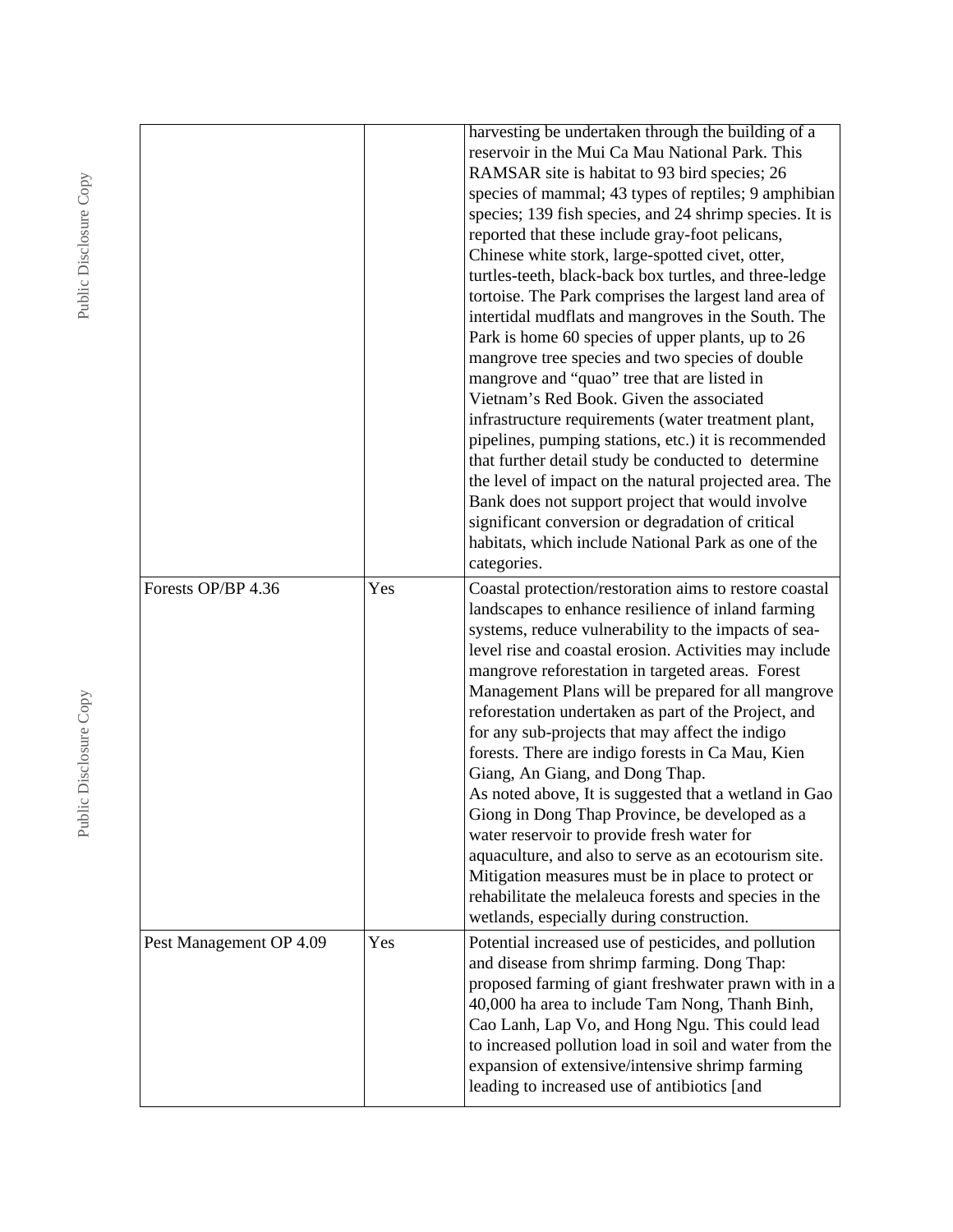|                                                  |     | pesticides]. Other locales: The use of pesticides and<br>fertilizer on vegetables grown as an additional source<br>of revenue under the adoption of floating rice<br>cultivation or alternate crops such as, for example,<br>mango, longan, and mandarin along the Song Tien<br>River. Since the changes in agricultural practices will<br>lead to use of pesticides (and fertilizer), albeit<br>reduced and sustainably managed, an integrated pest<br>management policy will be adopted, and a Pest<br>Management Framework will be appended to the<br>ESMF based on the existing Framework prepared<br>under the Mekong Delta Water Resources                                                                                                                                                                                                                                                                                                                                                                                                                                                                                                                                                                                                                                                                      |
|--------------------------------------------------|-----|-----------------------------------------------------------------------------------------------------------------------------------------------------------------------------------------------------------------------------------------------------------------------------------------------------------------------------------------------------------------------------------------------------------------------------------------------------------------------------------------------------------------------------------------------------------------------------------------------------------------------------------------------------------------------------------------------------------------------------------------------------------------------------------------------------------------------------------------------------------------------------------------------------------------------------------------------------------------------------------------------------------------------------------------------------------------------------------------------------------------------------------------------------------------------------------------------------------------------------------------------------------------------------------------------------------------------|
| <b>Physical Cultural Resources</b><br>OP/BP 4.11 | Yes | Management for Rural Development Project.<br>It is not expected that the projects will necessitate the<br>relocation of cultural, historic, or religious<br>monuments, or graves. Should this be unavoidable,<br>all effort will be made to limit impacts on such sites.<br>In such a case, a PCR management Plan will be<br>prepared in consultation with local stakeholders and<br>religious/cultural authorities. Since the project<br>includes dredging and excavation activities, which<br>may result in chance finds, chance find procedures<br>will be included in contracts and EMPs.                                                                                                                                                                                                                                                                                                                                                                                                                                                                                                                                                                                                                                                                                                                         |
| Indigenous Peoples OP/BP<br>4.10                 | Yes | The project will entail multiple subprojects in a large<br>geographical area of Mekong Delta Region where<br>ethnic minority communities (Cham and Khmer) are<br>likely to be present. The application of OP 4.10 at the<br>subproject level will be identified on a case by case<br>basis with support from early screening exercises.<br>Once the policy application is confirmed, MARD<br>will conduct social assessments (SA) - at subproject<br>level as part of subproject Environmental and Social<br>Impact Assessment (ESIAs) - to confirm if affected<br>ethnic minorities (EMs) provide their broad support<br>to the project, including by: (i) identifying potential<br>benefits and negative impacts of the project; (ii)<br>defining the recommendations (including mitigation<br>measures) to ensure free, prior and informed<br>consultations with the EMs (especially, their<br>participation in the project design and monitoring<br>during the implementation phase); and (iii) defining<br>the measures required to provide culturally<br>appropriate benefits (e.g. tailored information<br>disclosure, consultation, and community support<br>activities). By appraisal, Ethnic Minority<br>Development Plans (EMDP) of relevant subproject<br>(s) will be prepared under Volume 4: Subproject |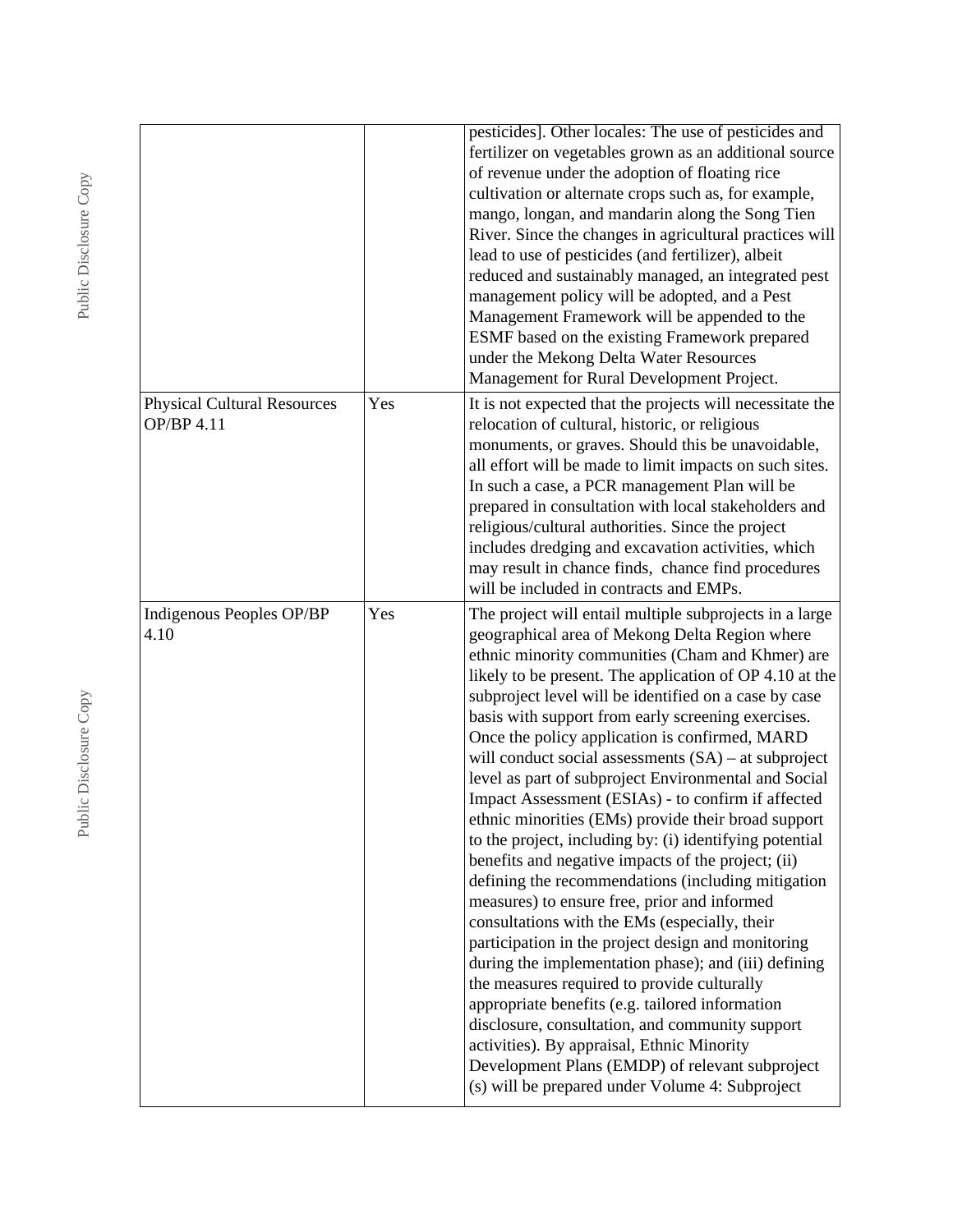|                                         |     | <b>ESIA Reports. The EMDPs will include a summary</b><br>of the SA, consultations, the scope of impacts and<br>mitigation measures, activities for the enhancement<br>of project implementing agencies and estimated costs<br>for the Plan. In addition, as part of ESMF, MARD<br>will also develop an Ethnic Minority Planning<br>Framework (EMPF), guiding the preparation of<br>individual EMDPs for subprojects identified during<br>the project implementation (under Volume 3: ESMF<br>and Supporting Frameworks).                                                                                                                                                                                                                                                                                                                                                                                                                                                                                                                                                                                                                                                                                                                                                                                                                                                                                                                                                                                                                                                                                                                                                                                                                                                                                                                                            |
|-----------------------------------------|-----|---------------------------------------------------------------------------------------------------------------------------------------------------------------------------------------------------------------------------------------------------------------------------------------------------------------------------------------------------------------------------------------------------------------------------------------------------------------------------------------------------------------------------------------------------------------------------------------------------------------------------------------------------------------------------------------------------------------------------------------------------------------------------------------------------------------------------------------------------------------------------------------------------------------------------------------------------------------------------------------------------------------------------------------------------------------------------------------------------------------------------------------------------------------------------------------------------------------------------------------------------------------------------------------------------------------------------------------------------------------------------------------------------------------------------------------------------------------------------------------------------------------------------------------------------------------------------------------------------------------------------------------------------------------------------------------------------------------------------------------------------------------------------------------------------------------------------------------------------------------------|
| Involuntary Resettlement OP/<br>BP 4.12 | Yes | Project activities are likely to involve some land<br>acquisition resulting in physical land take and<br>impacts on livelihoods and resources. At this stage,<br>this may occur in components 2 3 and 4. It may be<br>necessary to compensate local communities for lost<br>homes, immovable assets, and/or lost revenues/<br>livelihoods as a result of any flood control/saline<br>intrusion measures or changes in fishing and farming<br>practices and/or changes in cropping. Additional<br>assistance to farmers who may have changes in their<br>current livelihoods may also be needed, and is being<br>identified through a social analysis.<br>The RSA and subproject ESIAs will be the initial<br>instruments that will determine the scope of these<br>impacts. By appraisal, MARD will prepare: (i)<br>individual Resettlement Plans (RPs) for subprojects<br>with known impacts and location (under Volume 4:<br>Subproject ESIA Reports); and (ii) a Resettlement<br>Policy Framework (RPF) to guide the preparation of<br>RPs for investments identified during project<br>implementation (under Volume 3: ESMF and<br>Supporting Frameworks). The RPF and RPs will<br>include the measures to ensure that displaced people<br>are: (i) informed about the options regarding<br>resettlement; (ii) consulted and offered alternative<br>resettlement choices; and (iii) provided with effective<br>compensation and livelihood restoration. The RPF<br>and RPs will also include guidance on screening and<br>policy application implication for potentially linked<br>activities. Impacts on livelihoods will also be<br>addressed through the Environment and Social<br>Management Framework for the project. These<br>Frameworks will identify specific procedures that<br>will need to be followed once smaller sub projects<br>are identified. |
| Safety of Dams OP/BP 4.37               | Yes | Safety issues based on flood retention structures.<br>Given that no flood retention structure will be higher                                                                                                                                                                                                                                                                                                                                                                                                                                                                                                                                                                                                                                                                                                                                                                                                                                                                                                                                                                                                                                                                                                                                                                                                                                                                                                                                                                                                                                                                                                                                                                                                                                                                                                                                                        |